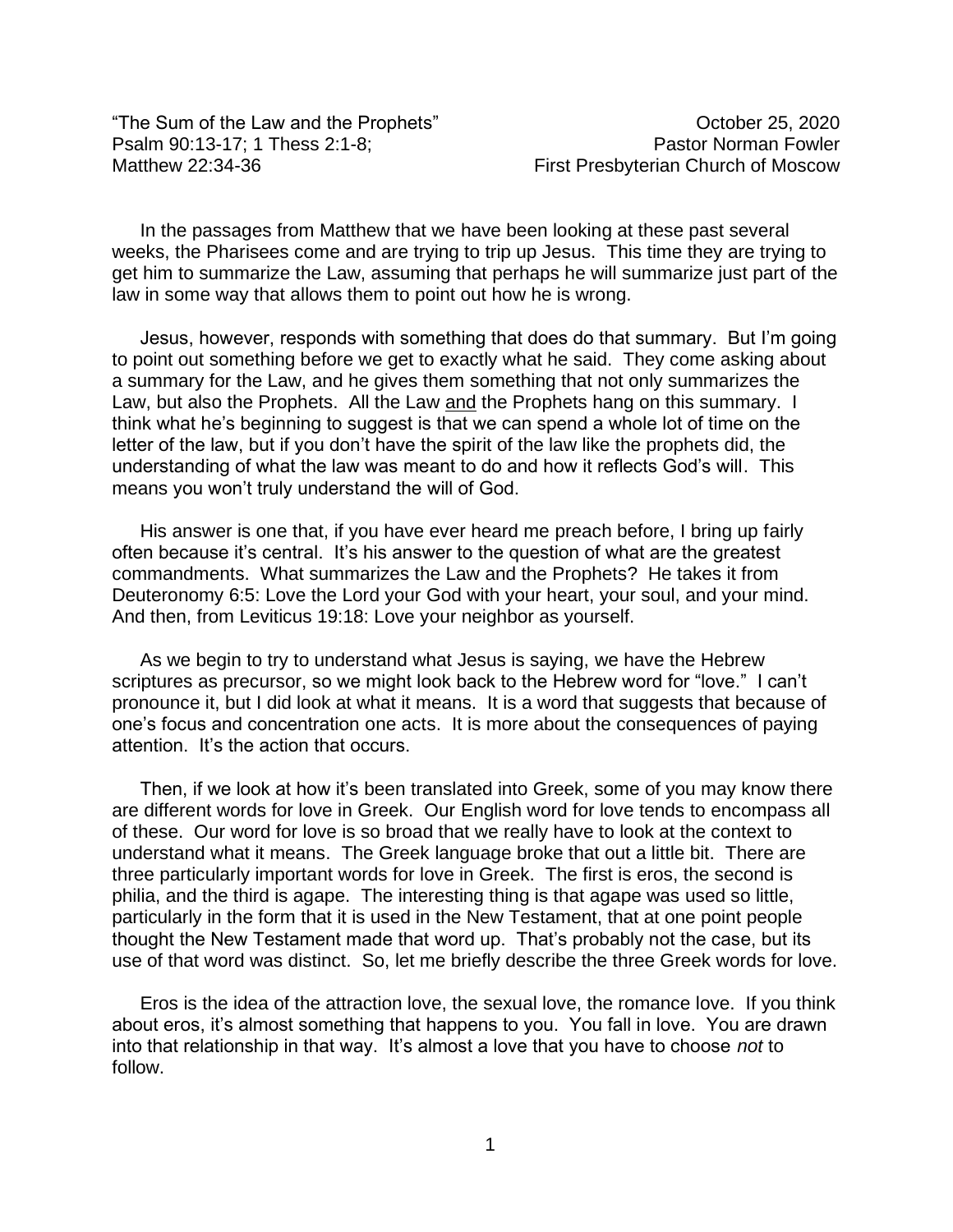Philia, on the other hand, is a friendship kind of love. It is about the work of being friends. Being a friend tends to happen with those you click with. It begins with getting along well, and then you can work at it and make it into a friendship that is wonderful. There is a sense of loyalty in it. There may be a sense of the idea of networking in it as well.

So the first one, eros, happens to you. The second one, philia, you have to work at, and it fits. The third one, agape, you have to choose to do. It's about choice and will. You choose to value another because you know they are a child of God and therefore you want to seek their good, to care for them, to do what is good for them. It's a matter of will and action.

If we were reading Luke, Jesus would go right into describing this in terms of a good Samaritan, where he takes the restrictions off of love completely. It's not just about one's compatriots, not just about one's tribe, but it's about the neighbor along the path that needs our help. It is about the love that looks to see how we care for those around us. Jesus goes so far as to suggest that we should even love our enemies.

Now, if we were to take the whole of the New Testament, particularly the Gospels where Jesus is doing a lot of teaching, we would find some forces that seem to counteract love. What are some of those forces? Well, I will use some old-fashioned words because they have the breadth to encapsulate a good portion of Jesus' meaning.

One of those words is mammon. I think at some point, it says love of mammon is the beginning of all evil. It is a force that counteracts Jesus' love. Here is a definition of mammon: it means money, material wealth, or any entity that promises wealth and is associated with the greedy pursuit of gain. The idea is that we let something else get in front of God. Jesus is talking about loving God with heart, mind, soul, all of who we are, but we let something else get in front of that. What's easy to let get in front of that? Well, one of those things is mammon, because it gives us power and security, and we forget to let God give us those things. God is the real author of power and security. So one of the forces or the ways of going off the path is to go after mammon and neglect our love of God.

A second of those is another old word that I don't really use much, but is kind of descriptive. It's called vainglory. This idea is based on the human desire to be seen, appreciated, acknowledged, accepted, resulting in a thirst for honors, rewards, status, and other forms of acknowledgement from other people. This is the idea of looking sideways to see how other people are thinking of me. Am I as good? Who is better? It is comparing ourselves to others, the desire to look good in other people's eyes, and making that the most important thing. It is looking sideways instead of looking upward to God, letting the love of God for us and the love we return be what shapes who we are, not vainglory.

The final one that I want to note is the stress of persecution or the fear of loss. The things that assault and afflict us. The insults and the sufferings of our lives. Jesus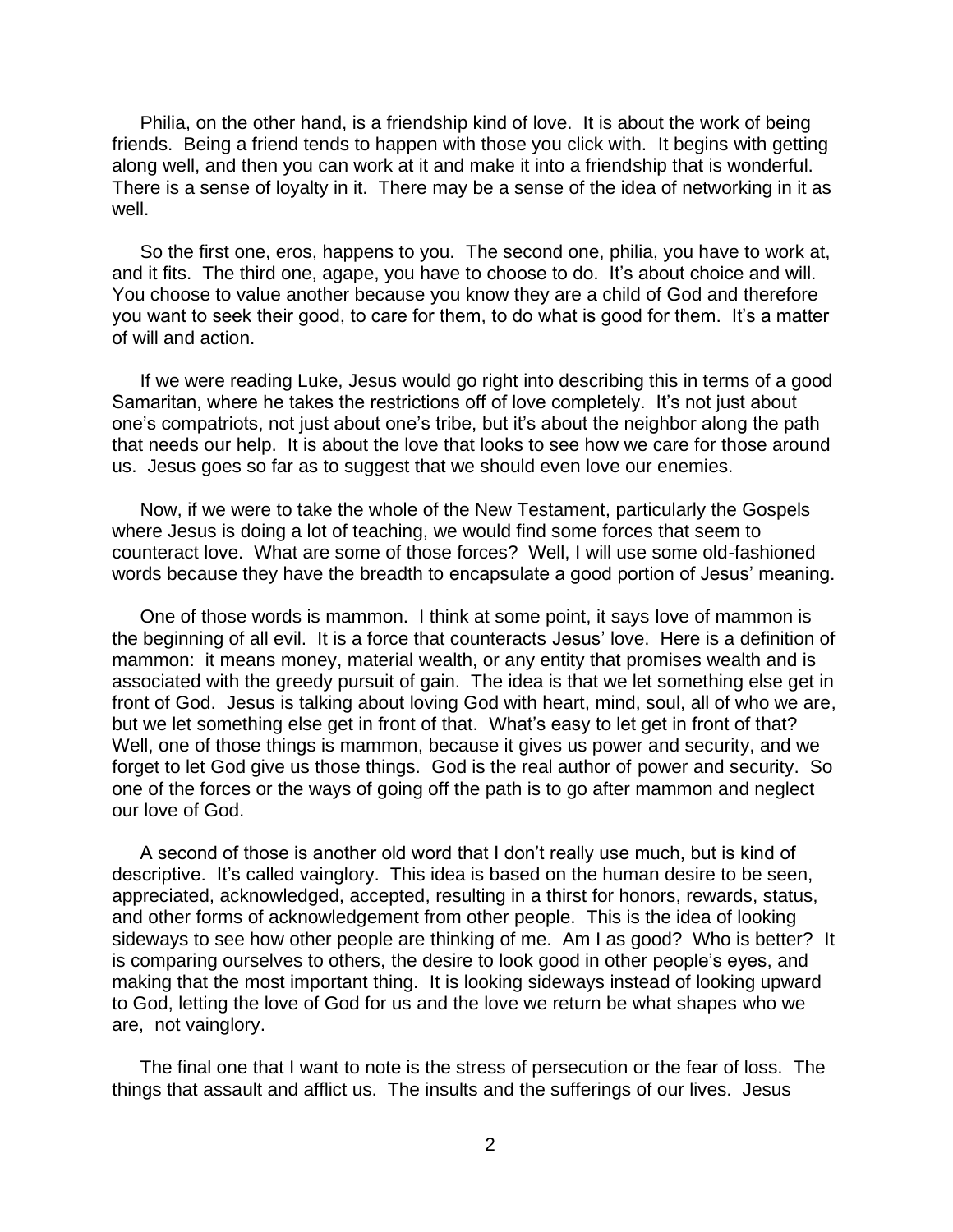knew his disciples were going to encounter those. He knew that was going to be a struggle, and yet, he invites us to hold onto the love of God and love of neighbor in the midst of that suffering and struggle. Indeed, it seems that faith acquires living force to the extent that it is active in love. The book of James, I think, is all about that idea.

So as we think about how Jesus makes the love of God and the love of neighbor central, and then we realize that there are struggles that we have with it, we note that what he's really trying to focus us on is the love of God. With our whole being, we are to realize God's love for us that we might choose, then, to care about how important God is and what God wants, God's will for us. That pulls us into the realm of God. That directs us to live in the kingdom of God and to make God's concerns our first concerns. That centers in the love of God and love of neighbor.

It doesn't completely pull us out of the social realm, however, because we are invited to love our neighbor as ourselves. To do that, we remain in the social realm. We try to understand how we might see and care for those around us. In fact, what Jesus is doing is showing us how to evaluate the way to live. How to evaluate a perspective on a problem or a proposed solution. How does this way, perspective, or action allow me to value and care for others? We can use that idea. Does this way, perspective, or action enable me to care for others? Does it enable all of God's children to know the fullness of life, nor not?

There are a few big ways we might think about that. First, the history of white supremacy in our nation doesn't allow us to value and care for a group of people as truly God's children, but denigrates, devalues, debases people, simply based on skin color and social history. That goes contrary to what Jesus is asking of us—to love our neighbor. When we are doing something that doesn't enable that, it doesn't bring the good for all our neighbors to bear.

We could look at the way the flow of goods and services works, whether those benefits go just to the haves, and how the have-nots receive. Not caring about the have-nots, it seems, is to devalue some of God's children, favoring a few, particularly the wealthy and the powerful. Or we could look at individual rights in a way that allows an accumulation of power in individuals and refuses to acknowledge our responsibilities to cooperate and collaborate for the good of all. It seems contrary to the love God calls us to in Jesus.

We can look at big things with that perspective, but we can also look at our own lives and the daily work we do, the way we interact with people. The Moscow Interfaith Association is trying to think about how we can live out this call to love God and to love our neighbor, recognizing that in this time there is a lot of struggle. There is a lot of division. There seems to be so much enmity. One of the things we thought about is could we simply do something that is counteractive to that enmity? What about just taking 10 days, starting on November 1<sup>st</sup> and going through November 10<sup>th</sup>, and adding one act of kindness that we wouldn't have normally done to each of those days. Is there some way that I can bring kindness into someone's life? I can pay it forward. I